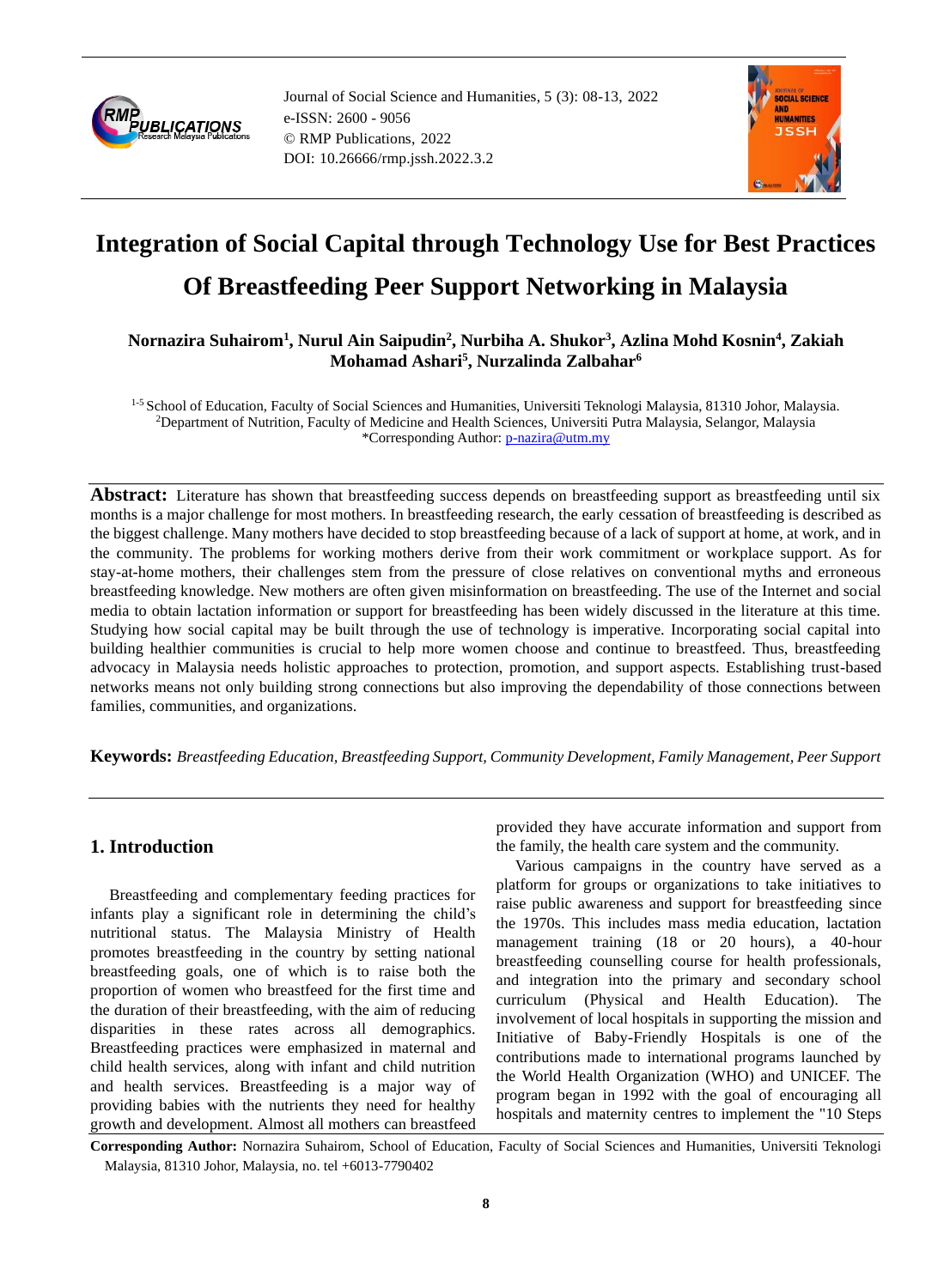to Successful Breastfeeding." In addition, the facility must also comply with the Code of Ethics for the Marketing of Baby Food Products and Related Products to maintain its recognition as a Baby-Friendly. To date, the country has seen an increase in the number of breastfeeding support groups established in hospitals and communities. Malaysian Breastfeeding Policy states as below,

*"All mothers are encouraged to breastfeed their children with breast milk from birth until six months of age and continued until the age of two years. Complementary foods should be given from the age of six months".*

The percentage of infants who are exclusively breastfed at six months of age was continuously monitored at health clinics under the Ministry of Health, which provides services for mothers and children throughout the country, to ensure that every baby born is exclusively breastfed for six months [1]. Prior to the 1990s, there were limited national representative data on the prevalence of exclusive breastfeeding in Malaysia. Breastfeeding was assessed for the first time using the WHO-recommended established in 1991 in the Second National and Health Morbidity Survey (NHMS II), which was conducted in 1996. The NHMS III data which was conducted in 2006 showed a 9.7 percent decrease in the prevalence of exclusive breastfeeding among infants below four months compared to 1996 findings. Another significant finding from the 2006 NHMS III surveys was that the overall prevalence of exclusive breastfeeding below six months was 14.5 percent. The prevalence of exclusive breastfeeding has increased from to 47.1 percent in 2016 [2]. Although breastfeeding has numerous well-documented benefits, the percentage of Malaysian women who have committed to exclusive breastfeeding is low. Thus, the Malaysian National Plan of Action for Nutrition III has set a target of at least 70% exclusive breastfeeding by 2025 [1].

Based on the current scenario in Malaysia, it is encouraging to note that there are growing numbers of breastfeeding mothers who wish to succeed in breastfeeding. Locally, there are burgeoning breastfeeding campaigns were carried out to normalize breastfeeding within the community. As the demand for breastfeeding support and services grew, breastfeeding support network programs in online assistance, home visits and individual consulting services should be created aimed at helping mothers and babies who are at risk of failure in breastfeeding. The aim is twofold, firstly, to increase breastfeeding initiation and duration rates [2, 3] and thereby improve long-term health for every infant by offering assistance to mothers and infants who are at risk of not being able to breastfeed. Immediate assistance, such as breastfeeding technical difficulties and support, as well as referrals to lactation consultants or physicians, can be provided through these types of programs [4, 5, 6]. Secondly, the networking program aims to enhance the professionalism of the peer counsellor and lactation counsellor as a motivation for them [7]. As a profession that has commercial value and is

appreciated by the community, the professionalization of the profession might provide beneficial income to the practitioners as paid social workers [8, 9, 10].

Currently, there are many programs for breastfeeding peer networks that have been carried out globally [11, 12]. However, there is no structured program carried out in Malaysia. Through a literature search, the researcher found that there are several past studies related to breastfeeding peer support programs. However, studies which provide guidelines on the implementation of such programs are very limited. Moreover, there are limited indications of evidence related to social capital integration in established peer support networking programs. Considering the importance to reinforce the breastfeeding advocacy initiatives in Malaysia, this study suggests that a framework program for an effective net of work for breastfeeding counsellor in the Malaysian context need to be developed. As this study is concerned with addressing the community's needs, it is hoped that this study provides a solution to the current pitfalls in implementing an effective breastfeeding peer support networking program.

# **2. Statement of Problem**

Mothering the new mothers or mothers who are new to breastfeeding needs appropriate support and resource guide. In providing professional support and consultations, the peer supporters need to be equipped with various competencies. The professionalization of peer support workers; be it on a voluntary or paid basis must be accompanied by an established competence. Working voluntarily, peer counsellors and lactation counsellors are those trained by the National Lactation Centre (NLC) and Malaysia Breastfeeding Peer Counsellor Association (MBfPCA). The peer supporter was trained to promote breastfeeding awareness in society and build a caring culture among breastfeeding mothers. However, the challenge for the network program supporting breastfeeding in Malaysia is how it can be implemented through an effective approach [13].

Another concern is how social capital elements can be integrated to enhance the effectiveness of the programs. Even though peer support has been identified as a key method for increasing social capital in a community, few studies describe how a breastfeeding peer support service can achieve this [14].

In the absence of such work, the researcher tends to identify the integration of social capital in developing an effective breastfeeding peer support networking program as an initiative to provide solutions for current breastfeeding issues and problems related to our Malaysian community.

Furthermore, peer counsellors and lactation counsellors involved also require additional training and assistance tool kit to provide effective support to breastfeeding mothers. Comprehensive training and tools are needed to provide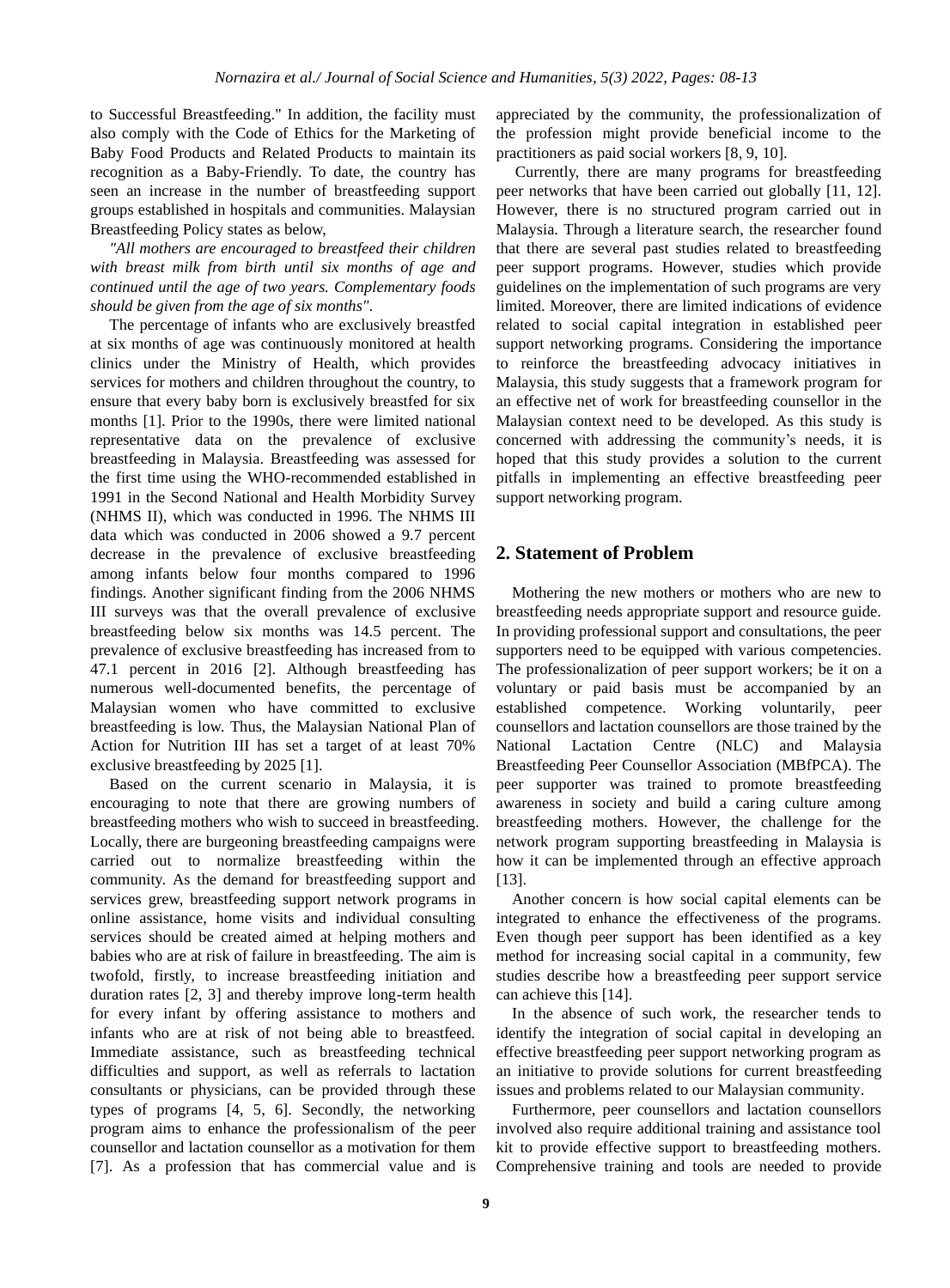better specialization services for the mothers [15].

A framework of an effective Breastfeeding Counsellors Networking (BFCN) program will be developed to support and empower the breastfeeding mother's community in Malaysia. Providing attentive and prompt assistance with the required competencies will help in distributing correct and updated information among mothers.

# **3. Significance of the Study - Relevance to Government Policy**

- 3.1 World Breastfeeding Policy by United Nation Children's Fund (UNICEF) and World Health Organization (WHO) Updated global criterion of 10 Steps towards Successful Breastfeeding in which aspects of compliance with the infant feeding Code of Ethics, support to breastfeeding mothers and mother-friendly care are considered in the implementation of these global criteria.
- 3.2 Malaysia National Breastfeeding Policy Breastfeed exclusively from birth to six months, then continue to breastfeed until the child is two years old.
- 3.3 Workplace Support for Breastfeeding Guideline by UNICEF MALAYSIA Promotion of a family-friendly workplace and well-adjusted career and family
- 3.4 Reproductive Health Education and Social-National Policy and Action Plan by National Population & Family Development Board (LPPKN), Ministry of Women, Family and Community Development A lifelong process to obtain thorough knowledge in aspects of biological, socio-cultural, psychological and spiritual aspects of the practice of healthy behaviours in life.
- 3.5 Mama Care Program by National Population & Family Development Board (LPPKN), Ministry of Women, Family and Community Development provides post-natal capacity training and services.
- 3.6 Manual for Breastfeeding Support Groups in Malaysia: A Guide

## **4. Literature review**

#### *4.1 The Provision of Breastfeeding Supports*

Mothers who just gave birth should be given emotional, mental, and physical support. The ability to breastfeed needs to be supplemented by motivation and encouragement. Lack of support from individuals around the mothers can lead to unsolicited tragedy. For instance, in October 2015, our local society has awakened by an incident of a primiparous mother who jumped from the 16th floor of an apartment in Bangsar South due to frustration of failure to breastfeed her 10-day-old baby. The mother is believed to be under pressure

due to not being able to produce milk to breastfeed [16]. It is indeed, some mothers are under depression when they are not able to breastfeed their babies, especially during the early postpartum period. Several studies had shown that women who are within 14 weeks of giving birth are prone to postpartum depression. As postpartum depression engulfed the mothers, they were preoccupied with the sense of failure of being a mother [17, 18, 19].

A study by [20] emphasizes the importance of understanding women's intentions, particularly for mothers who intend to breastfeed their children. The study discovered that women who had planned to breastfeed and had breastfed their babies had the lowest risk of postpartum depression, while women who had planned to breastfeed but had not breastfed had the highest risk. These findings emphasize the importance of expert breastfeeding support for women who intend to breastfeed, as well as humane support for women who intend to breastfeed but are experiencing difficulties in their breastfeeding journey. This is also supported by other research in this area, which demonstrates the pivotal role of providing new mothers with evidence-based breastfeeding support strategies [21, 22].

#### *4.2 The Role of Peer Supporters*

Given the current state of infant and maternal health, action must be taken to increase successful breastfeeding rates among mothers. Peer supporters are motivated by a sense of urgency to act immediately. A common motivation for mothers is having received the support they needed and reinvesting that support in other mothers, or lacking the support they needed and wanting to make sure that no other mother has the same experience as they did [23]. Prenatal and postpartum consultations with obstetricians, midwives, public health nurses, or community support provide remarkable opportunities for breastfeeding failure prevention. Essentially, breastfeeding consultations are designed to assist parents in meeting their emotional and relational needs while also emphasizing their role in assisting one another during this vulnerable time [24, 25]. With necessary information and support from the family, community, and the healthcare system, every mother is capable of breastfeeding her child successfully [26].

In many countries, health educational activities are provided for mothers who tend to help other mothers, as well as create opportunities for them to educate the public to be more knowledgeable such as for diabetes [27, 28], cancer [29] and other chronic diseases [30, 31]. This is a new dimension in the healthcare system that provides a platform for mothers who are driven to assist other mothers effectively. With the support from peers, some studies have shown that such programs help in developing better health awareness among the community.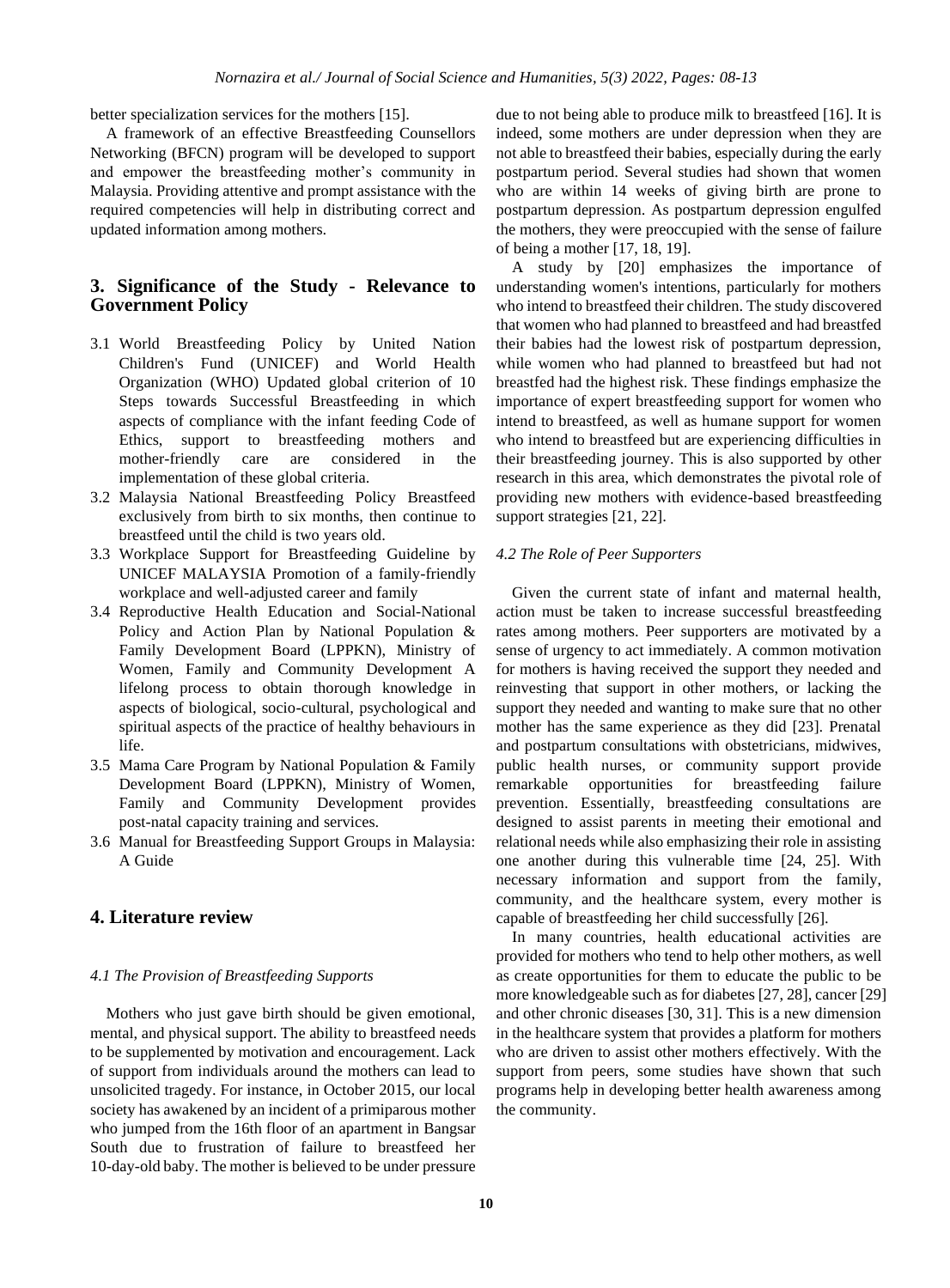## *4.3 Community Health and Social Capital*

The integration of social capital in community health development has been widely researched. Three aspects of social capital are always been emphasized; bonding, bridging and linking. The association of social capital in the development of community health programs had a positive impact on health outcomes [32]. Previous research has found that peer support is essential for the development of social capital in a community [33]. Conciliating the factors that contribute to social capital bonding, bridging, and linking necessitates paying close attention to all parties' communication patterns and cultural assumptions [34].

It is generally agreed that strong interpersonal relationships are critical to having or enhancing social capital. With this in mind, trust, cooperation, and reciprocity exhibited by these relationships help society by lowering transaction costs, making it easier for people to come together and work toward a common goal, and reducing the opportunities for unproductive behaviour. Strengthening community social bonds, as well as strengthening the social network of isolated mothers or mothers in need of assistance, should be considered in interventions to protect, prevent, and support infant and maternal health. These findings shed light on how the peer support service facilitates "bonds" with its members, as well as within and between women who use the service; how the service "bridges" with individuals with diverse interests and backgrounds; and how links were formed with those in authority to gain access to, reach out to, and promote a breastfeeding culture. Previous research has also suggested that the relationship between social capital and health be incorporated. More evidence and explorations into the feasibility of interventions that increase social capital as a means of promoting health are required.

#### *4.4 Technology-based Breastfeeding Support and Networking Services*

Research has shown that breastfeeding can be encouraged responsibly through the utilization of the latest technology. Emerging technologies in learning about breastfeeding supports more mothers to breastfeed [35]. Research has shown that breastfeeding can be encouraged responsibly through the utilization of the latest technology. Emerging technologies in learning about breastfeeding supports more mothers to breastfeed [36]. The preferred medium for technologically breastfeeding support includes Social Media (Facebook, Twitter and Instagram), WhatsApp, YouTube, Google, video downloads, personal blogs, streaming TV and mobile application to watch breastfeeding educational materials [37, 38, 39]. Online communities and social networking sites present new opportunities and challenges for breastfeeding promotion, protection, and advocacy. Previous research has shown that there are significant relationships between social networking sites to well-being and social self-esteem [40, 41, 42]. Online social support is

appealing due to its anonymity, asynchrony, and personalization capabilities (connecting with other breastfeeding mothers).

## **5. Conclusions and Recommendations**

Currently, there is limited evidence of an available standard of approach for breastfeeding peer support programs. There is also a lack of clarity on the integration of social capital for a more effective breastfeeding support networking program. This has led to the need to carry out a study that emphasizes the development of a framework for an effective breastfeeding peer support networking program. These study efforts will involve peer counsellors and lactation counsellors who are trained and registered by the Ministry of Health Malaysia through the training provided by the National Lactation Centre (NLC) and MBfPCA (Malaysia Breastfeeding Peer Counsellor Associations).

An exploratory mixed-method research design will be employed in the study. The primary aim of this study will be the development of a framework of effective breastfeeding peer support networking programs (BFPSNP). The outcomes of the study will provide comprehensive guidelines and directions for future implementation of the breastfeeding support networking program. In response to the current trends in the emerging technology-based of community breastfeeding support and services, it is sagacious to also look at the use and access of the Internet, and social networking sites (i.e., Twitter, Facebook) among mothers.

This study is important because it identifies the essential components for building connections between maternity facilities and community breastfeeding support networks, and those components require a successful networking strategy. Using the philosophy of incremental change, emphasizing one practice that appears to be particularly widespread and working toward modifying it to be evidence-based and supportive of breastfeeding are believed to be the best options for sustainable breastfeeding practices in the country.

## **6. Acknowledgements**

The author would like to thank the Ministry of Higher Education Under Fundamental Research Grant Scheme, UTM, FRGS /1/2018/SSI09/UTM/02/18.

# **7. References**

[1] Nutrition Division, Ministry of Health Malaysia, "National Plan of Action for Nutrition of Malaysia 2016-2025", *National Coordinating Committee on Food and Nutrition (NCCFN)*[,https://nutrition.moh.gov.my/wp-content/uploads/](https://nutrition.moh.gov.my/wp-content/uploads/2016/12/NPANM_III.pdf) [2016/12/NPANM\\_III.pdf](https://nutrition.moh.gov.my/wp-content/uploads/2016/12/NPANM_III.pdf) (accessed April 24, 2021).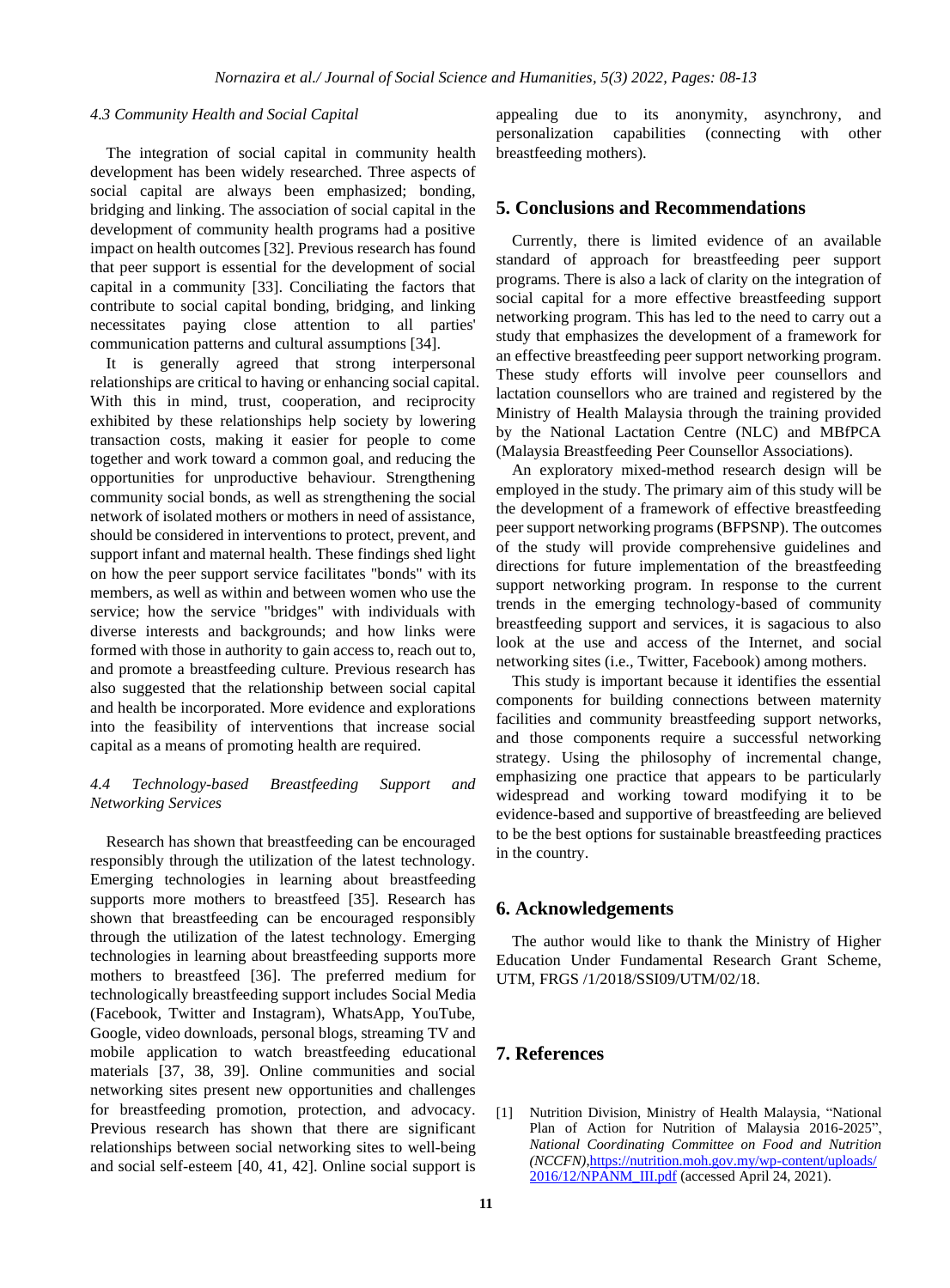- [2] Fatimah, S., Saadiah, H. N., Tahir, A., Imam, M. I., & Faudzi, Y. A. "Breastfeeding in Malaysia: Results of the Third National Health and Morbidity Survey (NHMS III) 2006," *Malaysian Journal of Nutrition*, Vol. 16,2: 195-206, 2010.
- [3] United Nations Children's Fund Malaysia, "Situation Analysis of Women and Children in Malaysia 2020", [https://www.unicef.org/malaysia/media/1526/file/Situation%](https://www.unicef.org/malaysia/media/1526/file/Situation%20Analysis%20of%20Women%20&%20Children%20in%20Malaysia%202020.pdf) [20Analysis%20of%20Women%20&%20Children%20in%2](https://www.unicef.org/malaysia/media/1526/file/Situation%20Analysis%20of%20Women%20&%20Children%20in%20Malaysia%202020.pdf) [0Malaysia%202020.pdf](https://www.unicef.org/malaysia/media/1526/file/Situation%20Analysis%20of%20Women%20&%20Children%20in%20Malaysia%202020.pdf) (accessed April 24, 2021).
- [4] Malaysian Healthcare Performance Unit, "Malaysian Health at a Glance: 2018", *Ministry of Health Malaysia*: Putrajaya, [https://www.moh.gov.my/moh/penerbitan/MYHAAG2018.p](https://www.moh.gov.my/moh/penerbitan/MYHAAG2018.pdf) [df](https://www.moh.gov.my/moh/penerbitan/MYHAAG2018.pdf) (accessed April 24, 2021).
- [5] Johar, N, Mohamad, N., Saddki, N., Ismail, T. A. T., & Sulaiman, Z. "Factors Associated with Early Breastfeeding Initiation among Women Who Underwent Caesarean Delivery at Tertiary Hospitals in Kelantan, Malaysia," *Korean Journal of Family Medicine*, 42(2), 140, 2021.
- [6] Che'Muda, C. M., Ismail, T. A. T., Ab Jalil, R., Hairon, S. M., Sulaiman, Z. & Johar, N." Maternal factors associated with the initiation of exclusive breastfeeding among mothers at one week after delivery in two selected hospitals in Kelantan, Malaysia," *The Malaysian Journal of Medical Science*: 25(4), 112, 2018.
- [7] Rosuzeita, F., Rabiaah, M. C., Rohani, I., & Shukri, O. M. "The effectiveness of breastfeeding intervention on breastfeeding exclusivity and duration among primiparous mothers in Hospital Universiti Sains Malaysia," *The Malaysian Journal of Medical Sciences*: 25(1), 53, 2018.
- [8] Shakya, P., Kunieda, M. K., Koyama, M., Rai, S. S., Miyaguchi, M., Dhakal, S. & Jimba, M. "Effectiveness of community-based peer support for mothers to improve their breastfeeding practices: A systematic review and meta-analysis", *PloS one*, 12(5), e0177434, 2017.
- [9] Wahl, C., Hultquist, T. B., Struwe, L., & Moore, J. "Implementing a peer support network to promote compassion without fatigue," *JONA: The Journal of Nursing Administration*, 48(12), 615-621, 2018.
- [10] Nasurdin, A. M., Ling, T. C., & Khan, S. N. "Linking social support, work engagement and job performance in nursing", *International Journal of Business & Society*, 19(2), 2018.
- [11] Pyles, T. E. H., Umi, S. A., Madubuonwu, S., Stiles, A., Devane-Johnson, S., Scott, H., ... & Russell, J. H. "Breastfeeding Sisters That Are Receiving Support: Community Based Peer Support Program Created for and by Women of Color", *Breastfeeding Medicine*, 16(2), 165-170. 2021.
- [12] Chepkirui, D., Nzinga, J., Jemutai, J., Tsofa, B., Jones, C., & Mwangome, M. "A scoping review of breastfeeding peer support models applied in hospital settings," *International Breastfeeding Journal*, 15(1), 1-11, 2020.
- [13] Monoto, E. M. M., Hamzah, Z., Alwi, N. K. M., & Wahab, A. "A. "Breastfeeding Peer Counselor Program in Malaysia: Impact on Breastfeeding Duration and Exclusivity", *Bali Medical Journal,* 9(3):876-883; 2020; <https://doi.org/10.15562/bmj.v9i3.1677>
- [14] Werdani, K. E., Rumiati, F., Kusumawati, Y., & Manaf, R. A.

"Social capital and exclusive breastfeeding practice among teenage mothers", *EurAsian Journal of BioSciences*, 14(2), 5323- 5330, 2020.

- [15] Menzies, J. "Development of a breastfeeding training model in the north east of England". *Journal of Health Visiting*, 6(12), 596-599, 2018.
- [16] Cheng, N. "New mother falls to her death from 16th-floor condo", *The Star Online*, October 26, 2015, [https://www.thestar.com.my/News/Nation/2015/10/25/Moth](https://www.thestar.com.my/News/Nation/2015/10/25/Motherfalls-from-condo-baby) [erfalls-from-condo-baby](https://www.thestar.com.my/News/Nation/2015/10/25/Motherfalls-from-condo-baby) (accessed 13 March 2021).
- [17] Gebregziabher, N. K., Netsereab, T. B., Fessaha, Y. G., Alaza, F. A., Ghebrehiwet, N. K., & Sium, A. H. "Prevalence and associated factors of postpartum depression among postpartum mothers in central region, Eritrea: a health facility-based survey", *BMC public health*, 20(1), 1-10, 2020.
- [18] Ugarriza, D. N. "Postpartum depressed women's explanation of depression", *Journal of Nursing Scholarship*, 34(3), 227-233, 2002.
- [19] Tarrant, M., Dodgson, J. E., & Wu, K. M. "Factors contributing to early breast-feeding cessation among Chinese mothers: an exploratory study". *Midwifery*, 30(10), 1088-1095, 2014.
- [20] Borra, C., Iacovou, M., & Sevilla, A. "New evidence on breastfeeding and postpartum depression: The importance of understanding women's intentions", *Maternal and Child Health Journal*, 19(4), 897–907, 2015, <https://doi.org/10.1007/s10995-014-1591-z>
- [21] Haga, S. M., Drozd, F., Lisøy, C., Wentzel-Larsen, T., & Slinning, K. "Mamma Mia–a randomized controlled trial of an internet-based intervention for perinatal depression", *Psychological Medicine*, 49(11), 1850-1858, 2019.
- [22] Schindler-Ruwisch, J. M., Roess, A., Robert, R. C., Napolitano, M. A., & Chiang, S. "Social support for breastfeeding in the era of mhealth: a content analysis", *Journal of Human Lactation*, 34(3), 543-555, 2018.
- [23] Batan, M., Li, R., & Scanlon, K. "Association of child care providers breastfeeding support with breastfeeding duration at 6 months", *Maternal and Child Health Journal*, 17(4), 708– 713. 2013, [https://doi.org/10.1007/s10995-012-1050-7.](https://doi.org/10.1007/s10995-012-1050-7)
- [24] Lefmann, T. "Breastfeeding as a Best Practice for Mitigating the Negative Effects of Stress", *Best Practices in Mental Health*, 16(1), 32-45, 2020.
- [25] Schafer, E. J., Livingston, T. A., Roig-Romero, R. M., Wachira, M., Louis-Jacques, A. F., & Marhefka, S. L. "Breast Is Best, But…" According to Childcare Administrators, Not Best for the Childcare Environment", *Breastfeeding Medicine*, 16(1), 21-28, 2021.
- [26] McFadden, A., & Renfrew, M. "Special Collection enabling breastfeeding for mothers and babies", *Introduction to Cochrane Special Collection*, 2017.
- [27] Fisher, E. B., Boothroyd, R. I., Elstad, E. A., Hays, L., Henes, A., Maslow, G. R., & Velicer, C. "Peer support of complex health behaviors in prevention and disease management with special reference to diabetes: systematic reviews," *Clinical Diabetes and Endocrinology*, 3(1), 1-23, 2017.
- [28] Thankappan, K. R., Sathish, T., Tapp, R. J., Shaw, J. E., Lotfaliany, M., Wolfe, R., & Oldenburg, B. "A